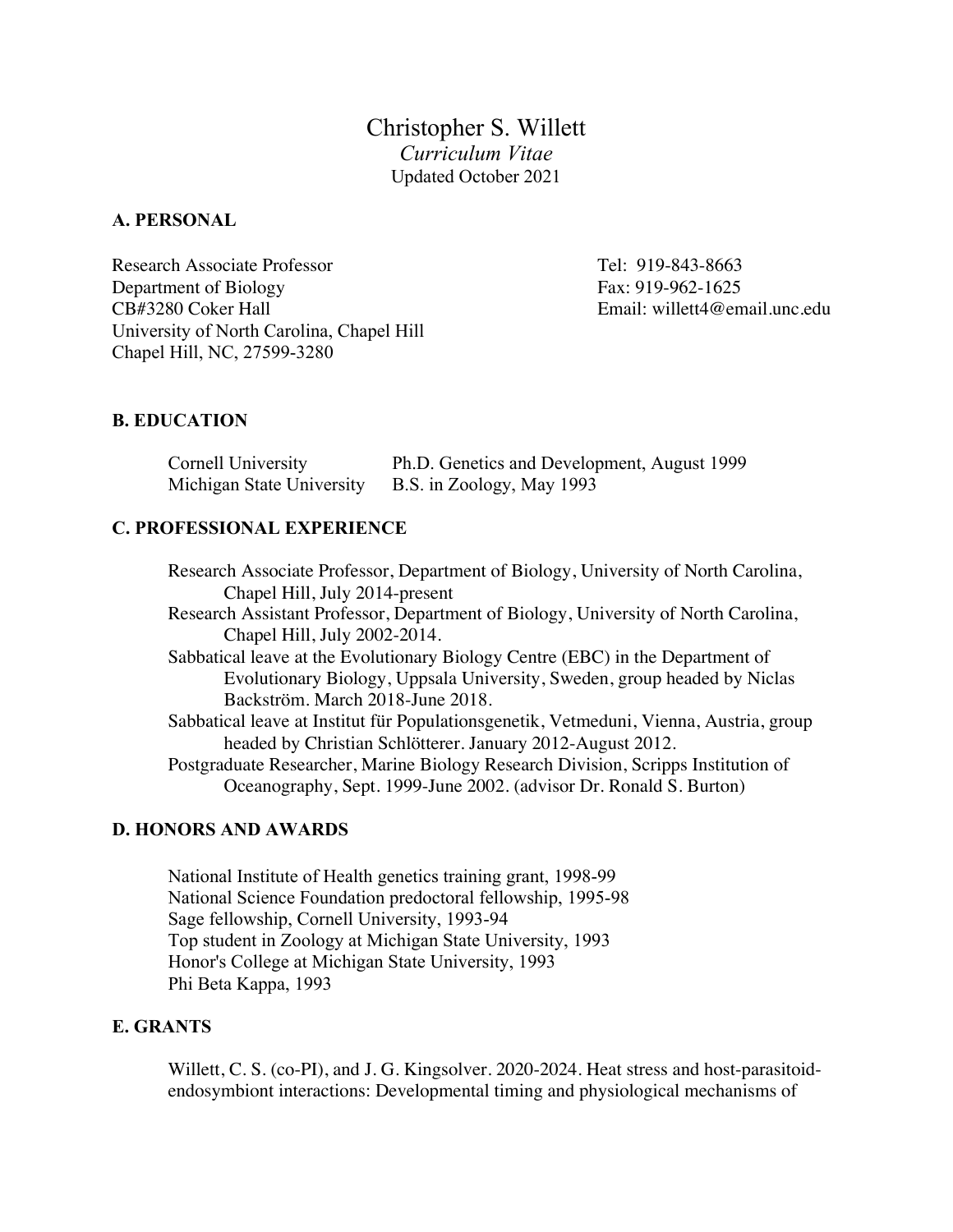thermal mismatch, NSF Integrative Ecological Physiology Program, IOS-2029156 (\$810,727)

Willett, C. S. (co-PI), and J. G. Kingsolver. 2016-2021. Understanding Growth and Developmental Responses of Ectotherms to Fluctuating Environments: Beyond Performance Curves, NSF Integrative Ecological Physiology Program, IOS-1555959 (\$680 857)

Willett, C. S., S. Edmands, and R. S. Burton co-PIs. 2012-2017. Collaborative Research: Ecological genomics of stress response in an intertidal copepod, NSF Integrative Ecological Physiology Program and Biological Oceanography Programs, IOS-1155325 (\$422 513; CSW portion of grant)

Willett, C. S., 2008-2012. Genetic pathways involved in hybrid breakdown in *Tigriopus californicus.* NSF Population and Evolutionary Processes Program, DEB-0821003 (\$410 000)

Willett, C. S., 2005-2009. Genomic coadaptation, extrinsic interactions, and reproductive isolation in *T. californicus.* NSF Population and Evolutionary Processes Program, DEB-0516139. (\$377 243)

Willett, C. S., and R. G. Harrison, 1997-9. The evolution of pheromone binding proteins: Evidence for directional selection? NSF doctoral dissertation improvement grant. (\$10 000)

# **F. PUBLICATIONS**

### *Refereed Articles*

Lee, J-Y., M. C. Phillips, M. Lobo\*, and C. S. Willett. 2021. Tolerance patterns and transcriptomic response to a fluctuation in salinity and to extreme salinities across populations of the intertidal copepod *Tigriopus californicus.* **94**:50–69 *Physiological and Biochemical Zoology*. https://doi.org/10.1086/712031

\**UNC undergraduate*

Alston, M. A., J. Lee, M. E. Moore, J. G. Kingsolver, and C. S. Willett. 2020. The Ghost of Temperature Past: Interaction of Previous and Current Thermal Conditions on Gene Expression in *Manduca sexta*. *Journal of Experimental Zoology*. 223, jeb213975. https://doi.org/10.1242/jeb.213975

Lima, T. G., R. S. Burton, and C. S. Willett. 2019. The importance of nuclear-nuclear versus mito-nuclear incompatibilities in population crosses of the copepod *Tigriopus californicus. Evolution* **73**:609-620*.* **https://doi.org/10.1111/evo.13690**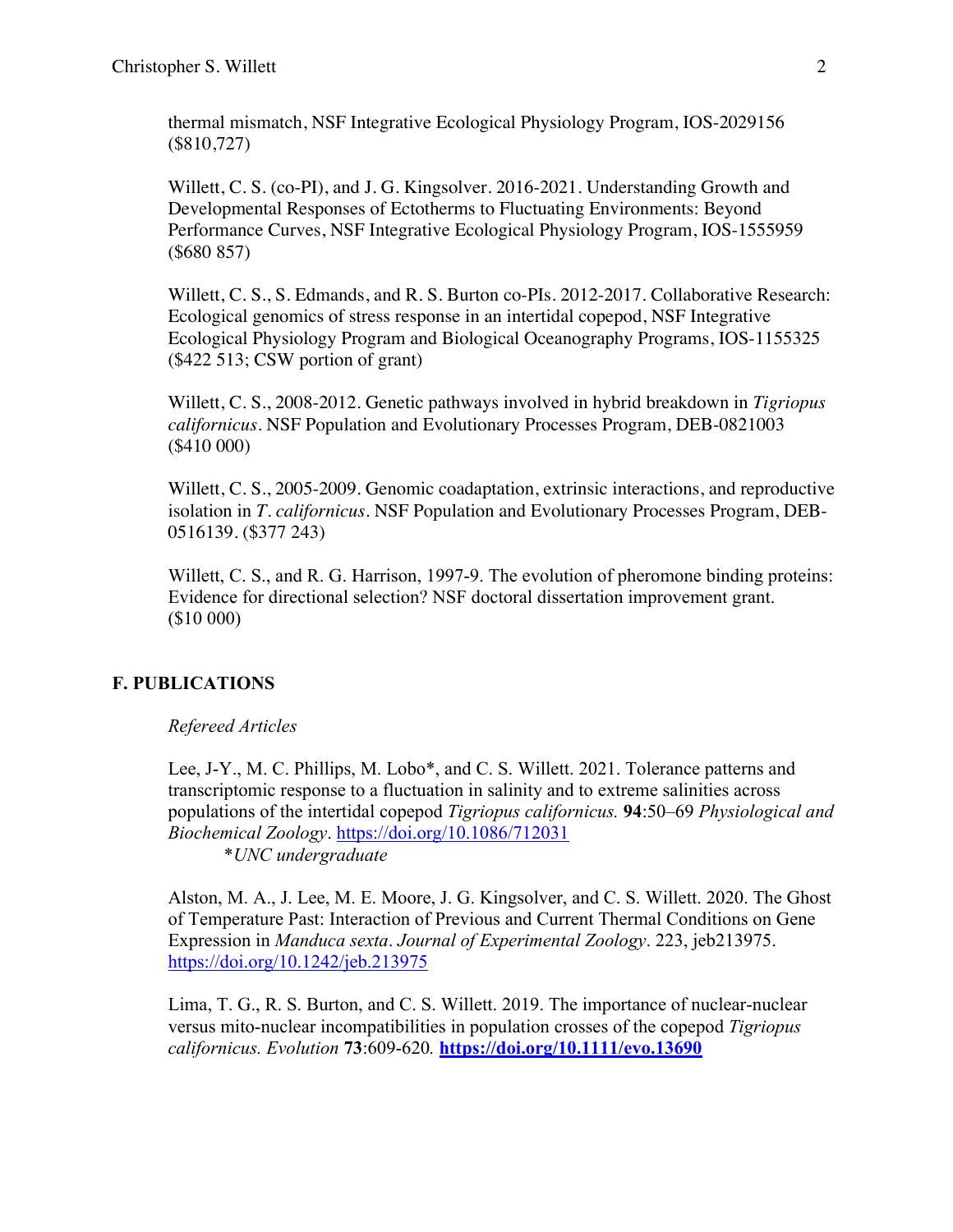Barreto, F. S., E. T. Watson, T. G. Lima, C. S. Willett, S. Edmands, W. Li, and R. S. Burton, 2018. Mitonuclear interactions leave a footprint of accelerated molecular evolution across the nuclear genome of the copepod *Tigriopus californicus. Nature Ecology and Evolution* **2**, 1250–1257. https://doi.org/10.1038/s41559-018-0588-1 *Work highlighted News and Views by J. Hui in same issue*

Lima, T. G., and C. S. Willett, 2018. Using pool-seq to search for genomic regions affected by hybrid inviability in the copepod *T. californicus. Journal of Heredity*. **109**(4):469-476

https://doi.org/10.1093/jhered/esx115

Willett, C. S., and E. Wilson, 2018. Evolution of Melanoma antigen-A11 (MAGEA11) during Primate Phylogeny. *Journal of Molecular Evolution*. **86**:240–253. https://doi.org/10.1007/s00239-018-9838-8

Willett, C. S., and C. Son\*, 2018. The evolution of the thermal niche across locally adapted populations of the copepod *Tigriopus californicus. Bulletin of the S. CA Acad. Sci (13Th ICOC conference proceedings*). **117**(2):150-156. https://doi.org/10.3160/3712.1 *\*UNC undergraduate*

Lima, T. G., and C. S. Willett, 2017. Locally adapted populations of a copepod species exhibit starkly different gene expression responses to different thermal environments. *Ecology and Evolution* **12:**4312-4325. https://doi.org/10.1002/ece3.3016

Sinclair,B. J., K. E. Marshall, M. A. Sewell, D. L. Levesque, C. S. Willett, S. Slotsbo, Y. Dong, C. D.G. Harley, D, J. Marshall, B. S. Helmuth, and R. B. Huey. 2016. Can we predict ectotherm responses to climate change using thermal performance curves and body temperatures? *Ecology Letters*. **19**:1372-1385. https://doi.org/10.1111/ele.12686

Willett, C. S., T. G. Lima, I. Kovaleva\*, L. Hatfield\*. 2016. Chromosome-wide impacts on the expression of incompatibilities in hybrids of *Tigriopus californicus. G3 | Genes | Genomes | Genetics* **6:**1739-1749*.* https://doi.org/10.1534/g3.116.028050 *\*UNC undergraduates*

Willett, C. S. 2013. Gene conversion yields novel gene combinations in paralogs of GOT1 in the copepod *Tigriopus californicus. BMC Evolutionary Biology* **13**:148.

Willett, C. S. 2012. Quantifying the elevation of mitochondrial DNA evolutionary substitution rates over nuclear rates in the intertidal copepod *Tigriopus californicus. Journal of Molecular Evolution* **74**:310-318.

Willett, C. S. 2012. Hybrid breakdown weakens under thermal stress in population crosses of the copepod *Tigriopus californicus*. *Journal of Heredity* **103**:103-114.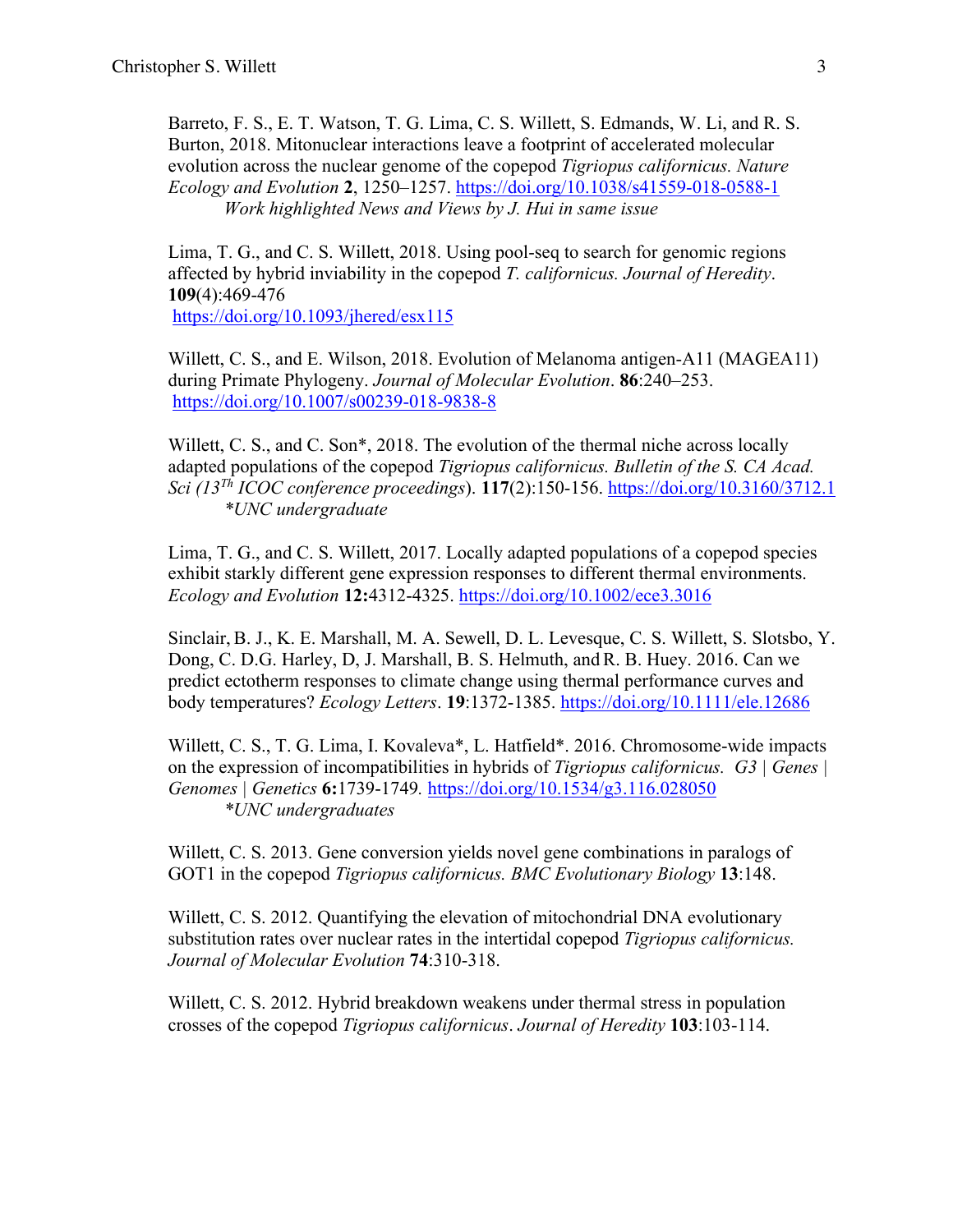Willett, C. S. 2011. Complex deleterious interactions associated with malic enzyme may contribute to reproductive isolation in the copepod *Tigriopus californicus*. *PLoS ONE* **6**:e21177.

Willett, C. S. 2011. The nature of interactions that contribute to postzygotic reproductive isolation in hybrid copepods. *Genetica* **139**: 575-588.

Willett, C. S. 2010. Potential fitness tradeoffs for thermal tolerance in the intertidal copepod *Tigriopus californicus*. *Evolution* **64**: 2521-2534.

Willett, C. S. and J. T. Ladner. 2009. Investigations of fine-scale phylogeography in *Tigriopus californicus* reveal historical patterns of population divergence. *BMC Evolutionary Biology.* **9**:139.

Willett, C. S. 2008. No evidence for faster male hybrid sterility in population crosses of an intertidal copepod (*Tigriopus californicus*). *Genetica* **133**:129-136.

Willett, C. S. 2008. Significant variation for fitness impacts of ETS loci in hybrids between populations of *Tigriopus californicus*. *Journal of Heredity* **99**:56-65.

Willett, C. S. and J. N. Berkowitz\*, 2007. Viability effects and not meiotic drive cause dramatic departures from Mendelian inheritance for malic enzyme in hybrids of *Tigriopus californicus* populations. *Journal of Evolutionary Biology* **20**:1196-1205. \*Work part of honor's thesis for UNC undergraduate

Willett, C. S. 2006. Deleterious epistatic interactions between electron transport system protein-coding loci in the copepod *Tigriopus californicus. Genetics 173:1465-1477*. *Paper recommended by Faculty of 1000*

Burton, R. S., E. C. Metz, J. M. Flowers, and C. S. Willett. 2005. Unusual structure of ribosomal DNA in the copepod *Tigriopus californicus*: Intergenic spacer sequences lack internal sub-repeats. *Gene* **344:**105-113.

Willett, C. S., and R. S. Burton, 2004. Evolution of interacting proteins in the mitochondrial electron transport system in a marine copepod. *Molecular Biology and Evolution*. **21**:443-453.

Willett, C. S., and R. S. Burton, 2003. Environmental influences on epistatic interactions: viabilities of cytochrome c genotypes in interpopulation crosses. *Evolution* **57:**2286– 2292.

*Paper recommended by Faculty of 1000*

Willett, C. S., and R. S. Burton, 2003. Characterization of the glutamate dehydrogenase gene and its regulation in a euryhaline copepod. *Comp. Biochem. Physiol. B* **135**: 639- 646.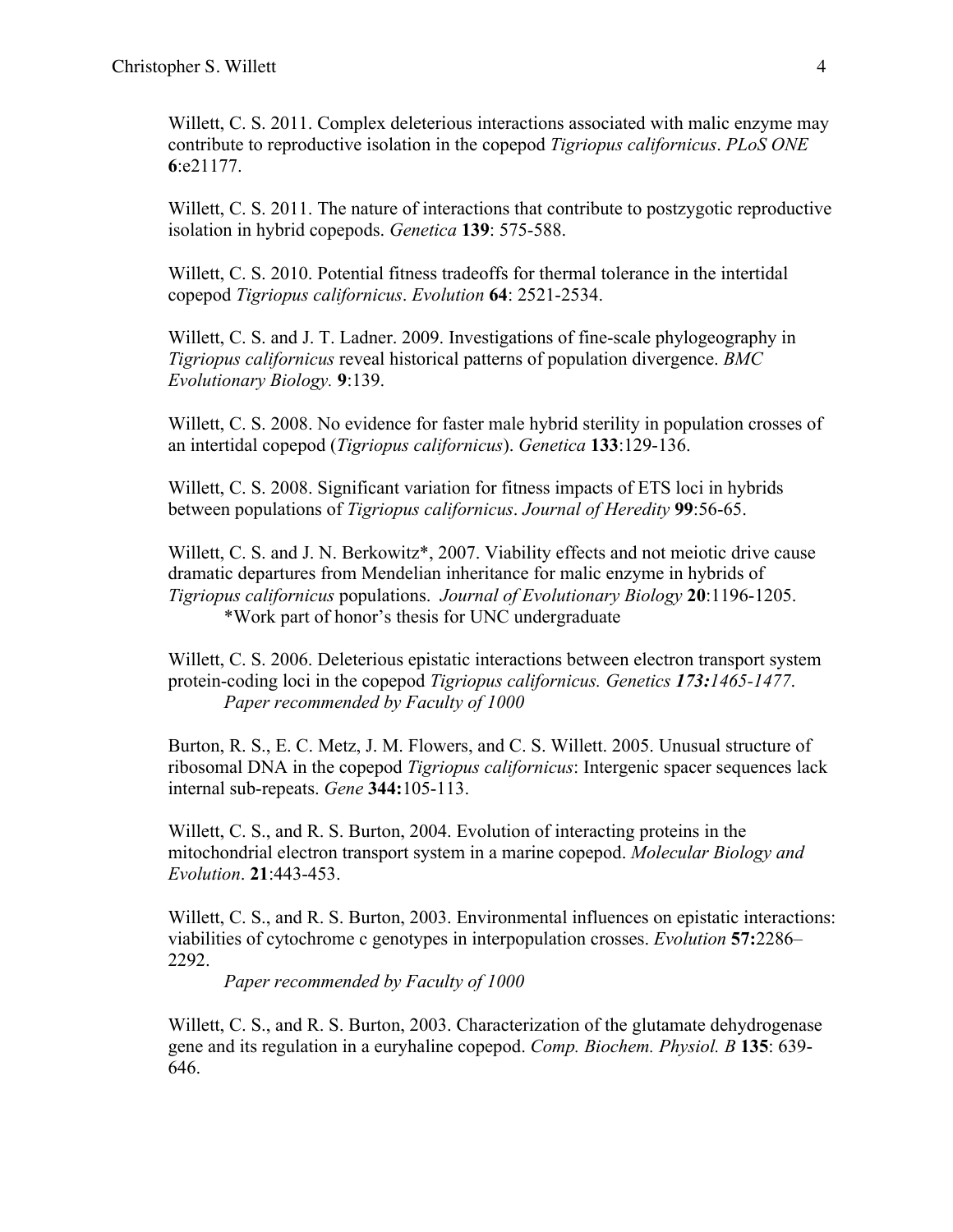Willett, C. S. and R. S. Burton, 2002. Proline biosynthesis genes and their regulation under salinity stress in the euryhaline copepod *Tigriopus californicus. Comp. Biochem. Physiol. B* **132**:739-750.

Willett, C. S., and R. S. Burton, 2001. Viability of cytochrome c depends on cytoplasmic background in *Tigriopus californicus*. *Evolution* **55:**1592-1599.

Willett, C. S., 2000. Evidence for directional selection acting on pheromone-binding proteins in the genus *Choristoneura. Molecular Biology and Evolution* **17:**553-562.

Willett, C. S., 2000. Do pheromone binding proteins converge in amino acid sequence when pheromones converge? *Journal of Molecular Evolution* **50**:175-183.

Willett, C. S. and R. G. Harrison, 1999. Insights into genome differentiation: Pheromone binding protein variation and population history in the European corn borer (*Ostrinia nubilalis*). *Genetics* **153**:1743-1751.

Willett, C. S. and R. G. Harrison, 1999. Pheromone binding proteins in the European and Asian corn borers: No protein change associated with pheromone differences. *Insect Biochemistry and Molecular Biology***. 29**:277-284.

Willett, C. S., M. J. Ford, and R. G. Harrison, 1997. Inferences about the origin of a field cricket hybrid zone from a mitochondrial DNA phylogeny. *Heredity* **79**:484-494.

### *Submitted, preprint, or in-prep papers*

Deconinck, A., and C. S. Willett. Latitudinal cline in hypoxia tolerance does not result in correlated acid tolerance in *Tigriopus californicus.*  bioRxiv 2021.04.10.439290; doi: https://doi.org/10.1101/2021.04.10.439290

Lee, J-Y, C. S. Willett. Widespread paternal leakage and rapid shifts in paternal haplotype frequencies in marine copepod hybrids (*Tigriopus californicus*). bioRxiv 2021.05.10.443310; doi: https://doi.org/10.1101/2021.05.10.443310

*Papers authored by students in my research group under my supervision*

Lima, T. G. 2014. Higher levels of sex chromosome heteromorphism are associated with markedly stronger reproductive isolation. *Nature Communications* 5:4743.

### *Other publications*

Howard, D. J., R. K. Grosberg, M. A. F. Noor, B. B. Normark, D. M. Rand, K. L. Shaw, and C. S. Willett. 2016. In memoriam: Richard G. Harrison – his life and legacy. *Molecular Ecology* **25**:2333-2336.

### *Dissertations*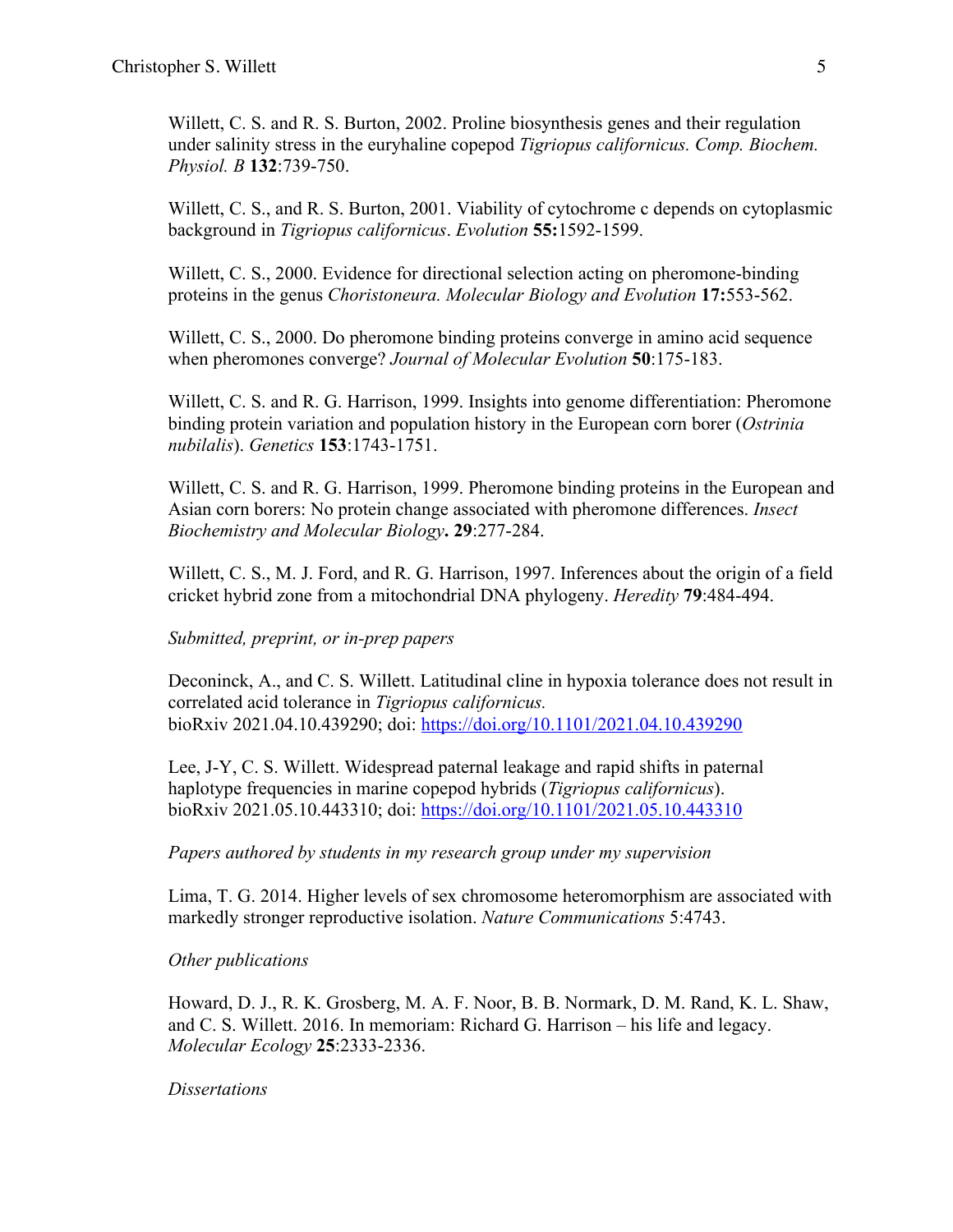Lee, J. Y. 2021 Unexpected paternal mitochondrial inheritance in inter-population hybrids, and salinity tolerance in genetically divergent populations of the marine copepod *Tigriopus californicus.* PhD thesis, University of North Carolina, Chapel Hill, NC.

Lima, T. G. 2015. Local adaptation and reproductive isolation in the copepod *Tigriopus californicus.* PhD thesis, University of North Carolina, Chapel Hill, NC.

Willett, C. S. 1999. The evolution of pheromone binding proteins in moths: Insights into protein evolution and population history. PhD thesis, Cornell University, Ithaca, NY.

## **G. TEACHING AND MENTORING**

#### **Teaching Experience**

### *Awards and fellowships*

- UNC Quality Enhancement Plan (QEP) award for development of Course-Based Undergraduate Research (CURE) course and attending faculty learning community group to help in development (Fall 2019 and spring 2020)
- American Association of Universities (AAU) apprentice for undergraduate STEM initiative. Fall 2016. This fellowship allowed me to transform my large ecology/evolution course into a more structured/higher student engagement course.

#### *UNC courses taught*

- Biol 201/54: Ecology and Evolution. Taught fall 2005-2018; spring 2021 (13 semesters). Class enrollment has gone from 137 undergraduates to 225 undergraduates per semester. Starting in 2021 teaching two concurrent sections.
- Biol 255H: Evolution of Extraordinary Adaptations. Course-based undergraduate research course (CURE); spring 2020 (20 students)
- Biol 891: Graduate Seminar in Biology (9 semesters). Focuses on developing effective seminar presentations about their research. Taught spring 2009, 2010 (18 students), 2011 (25 students); fall 2012 (14 students), 2013 (15 students), 2014 (15 students), 2015 (13 students); spring 2016 (14 students), fall 2016 (15 students), fall 2017 (16 students), fall 2018 (14 students), spring 2018 (15 students) fall 2019 (16 students), fall 2020 (9 students).
- Biol 659: Seminar in Evolutionary Biology (2 semesters). Fall 2011 topic was speciation (6 registered students), Spring 2004 topic was techniques in molecular evolution (7 registered students).
- Biol 669: Seminar in Ecology (1 semester). Spring 2014 topic was next generation sequencing approaches in ecology and evolution.

*Cornell University courses assisted*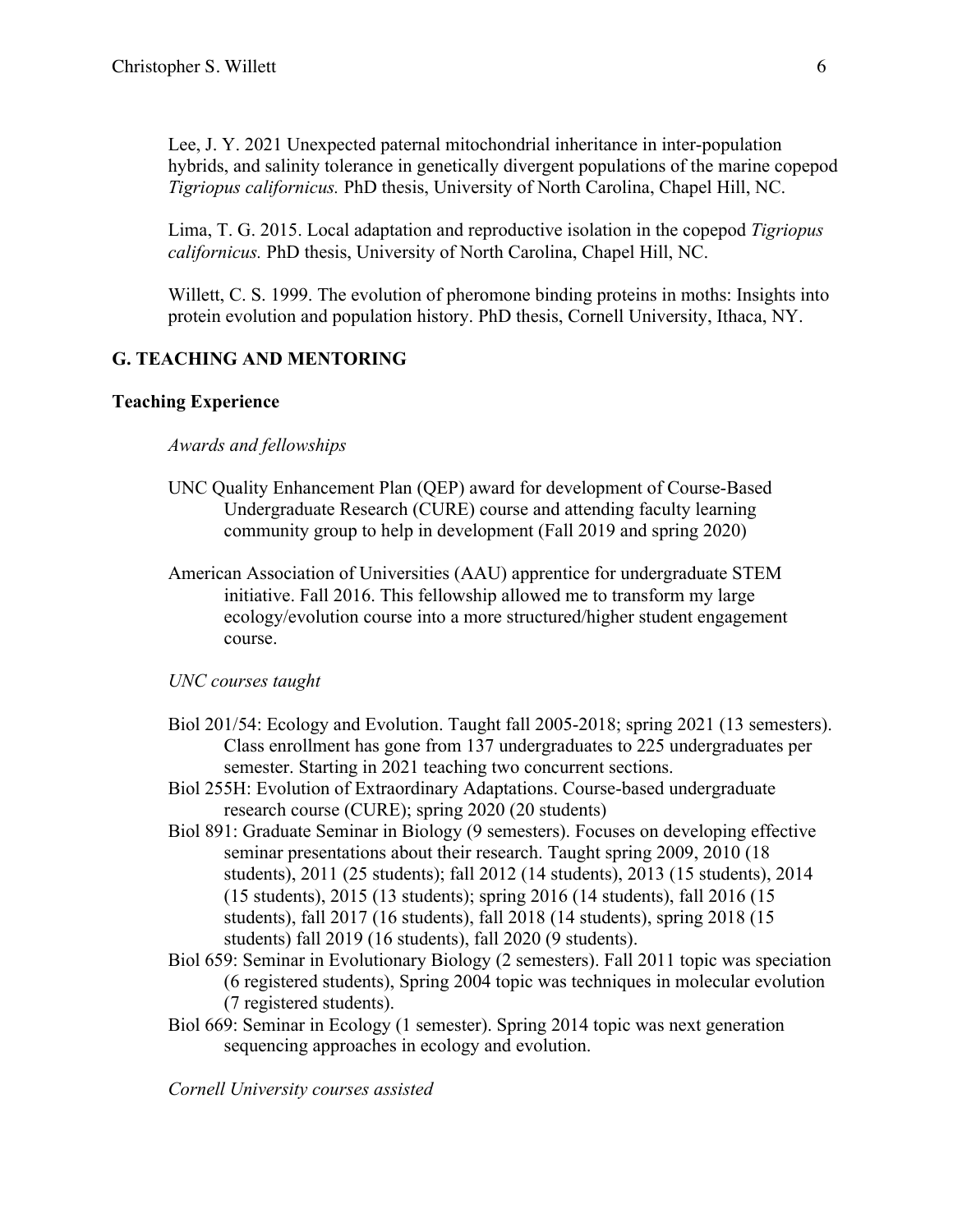Teaching Assistant, Genetics (Dr. Micheal Goldberg) fall 1994 Teaching Assistant, Genetics (Dr. Ross MacIntyre) spring 1995

# **Graduate Student Trainees**

| Graduated Fall, 2015 with PhD from EEOB, UNC;                          |  |
|------------------------------------------------------------------------|--|
| Senior Scientist at Digital Proteomics, La Jolla, CA                   |  |
| Graduated Spring, 2021 with PhD in EEOB, UNC                           |  |
| $6th$ year student in EEOB, UNC                                        |  |
| 5 <sup>th</sup> year student in EEOB, UNC                              |  |
| 4 <sup>th</sup> year student in EEOB, UNC (joint with Joel Kingsolver) |  |
| 1 <sup>st</sup> year student in EEOB, UNC (joint with Joel Kingsolver) |  |
| 1 <sup>st</sup> year student in EEOB, UNC (joint with Karl Castillo)   |  |
|                                                                        |  |

# **Graduate Committees (excluding students in my lab)**

| Catherine Chen  | current EEOB student, UNC                   |
|-----------------|---------------------------------------------|
| Joseph McGirr   | PhD. EEOB 2020, UNC                         |
| Audrey Kelly    | PhD. EEOB 2020, UNC                         |
| Kate Augustine  | PhD. EEOB 2018, UNC                         |
| Amanda Whitlock | PhD. GMB 2016, UNC                          |
| Justin Yeh      | switched off committee, EEOB PhD. 2018, UNC |
| Lisa Bono       | PhD. EEOB 2014, UNC                         |
| Jessica Higgins | PhD. EEOB 2014, UNC                         |
| Eric Early      | PhD. MCDB 2013, UNC                         |
| Josie Reinhardt | PhD. MCDB 2012, UNC                         |
| Gregory Ragland | PhD. EEOB 2007, UNC                         |

## **Undergraduates Supervised**

*Biol 395/98 Undergraduate Research Advisor*

| Maryann Bowyer        | Spring 2019 (volunteer with Jeeyun Lee in Fall 2019)                  |  |
|-----------------------|-----------------------------------------------------------------------|--|
| Sarah Slay            | Spring 2019 (volunteer with Jeeyun Lee in Fall 2019)                  |  |
| Alejandra Samano      | Fall 2018-Spring 2019 (mentored by Meggan Alston)                     |  |
| Anna Pearson          | Spring 2018 (Joel Kingsolver officially supervised due to             |  |
|                       | my leave and time in Sweden at Uppsala); worked in lab                |  |
|                       | Fall 2018 to present.                                                 |  |
| <b>Austin Cotton</b>  | Fall 2017 (worked in lab from spring 2017)                            |  |
| Christian Prosperi    | Fall 2016-spring 2017 (work study in lab from Fall 2105)              |  |
| Sean Rankin           | Spring-summer 2015                                                    |  |
| Judith Mendez Segovia | Fall 2013-Spring 2014 (HHMI FSC participant in lab<br>summer $2013$ ) |  |
| Monica Lobo           | Fall 2013-Spring 2014 (Dental school, Stoney Brook, NY)               |  |
| Hemanth Kunduru       | Spring 2010 (D.M.D Tufts, Dentist Dallas, TX)                         |  |
|                       |                                                                       |  |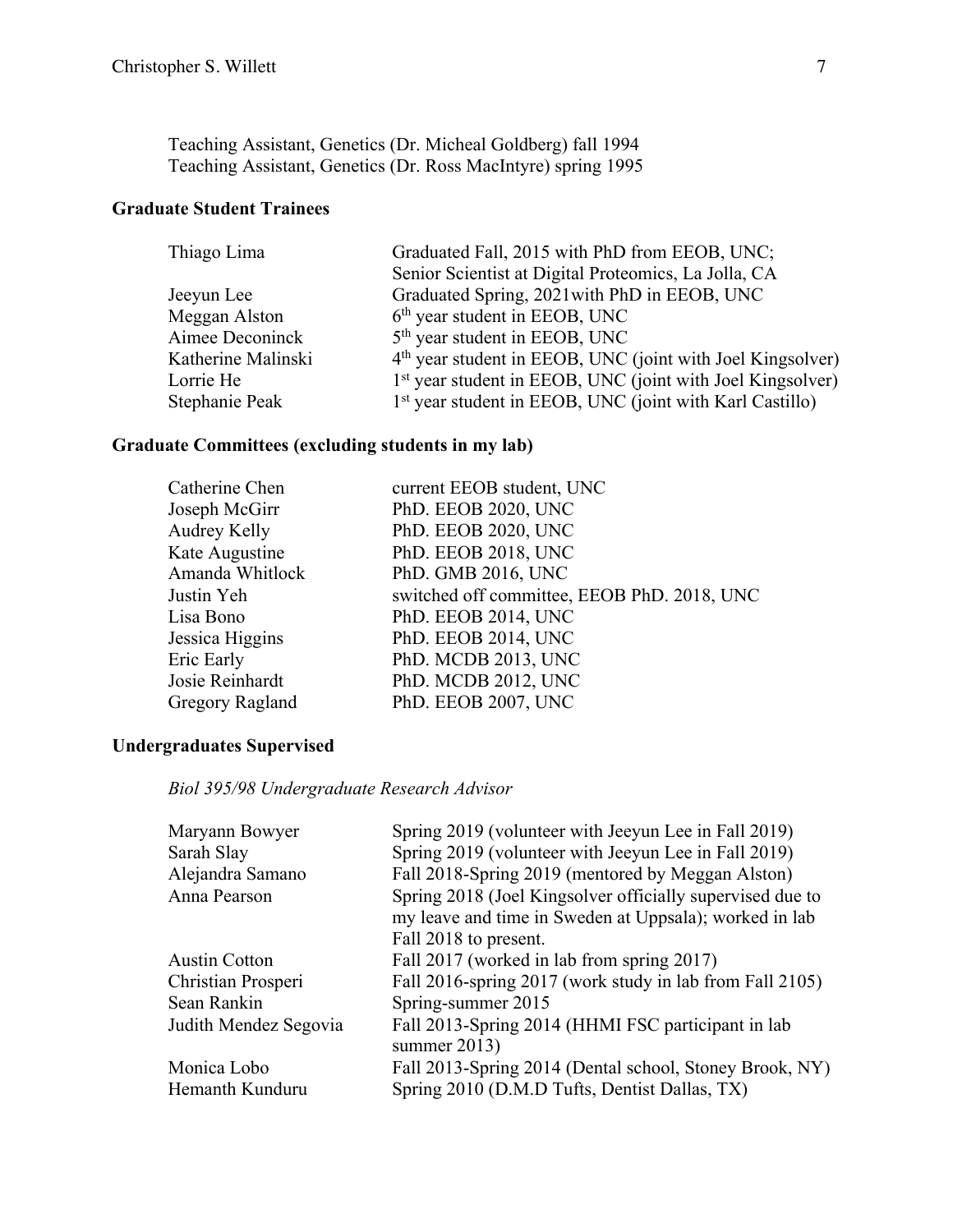| <b>Austin Craven</b> | Spring 2008 (in lab until spring 2009); (M.S. UNC           |
|----------------------|-------------------------------------------------------------|
|                      | Greensboro; Lecturer UNC Greensboro)                        |
| Nathaniel Gindele    | Spring 2007 (in lab from summer 2006); (Ph.D philosophy     |
|                      | Duke, web developer, Denver, CO)                            |
| Heather Leisy        | Fall 2004, spring 2005, honor's thesis spring 2006 (in lab) |
|                      | from fall 2003); (med. school USC, population health        |
|                      | physician, Darlington SC)                                   |
| Joshua Berkowitz     | Spring, fall 2004, honor's thesis spring 2005 (in lab from  |
|                      | spring 2003); (med. school UNC; Orthopaedic Surgeon         |
|                      | Chapel Hill, NC)                                            |

*Biol 295 Undergraduate Research Advisor*

| Nedria Thomas (Walker) | Spring 2016 (work study in lab Fall 2015); (research   |
|------------------------|--------------------------------------------------------|
|                        | assistant U. of Iowa)                                  |
| Inna Kovaleva          | Spring 2015 (work study in lab from 2011 through 2014) |

*Biol 395/98 Undergraduate Research Sponsor*

| Morgan Landis     | Spring and Fall 2016 |
|-------------------|----------------------|
| Kyle McKnight     | Spring 2016          |
| Ashley Han        | Spring and Fall 2016 |
| Luke Current      | Spring and fall 2014 |
| Mary Lewis        | Spring, fall 2011    |
| Andrew Hyde       | Fall 2011            |
| Kevin Adams       | Fall 2011            |
| Daniel Williamson | Spring 2011          |
| Nicholas Zerona   | Spring 2009          |
| Sarah Underwood   | Spring 2009          |
| Tobin Mangel      | Fall 2007            |
| Neil Kumar        | Fall 2006            |
| Fatima Bangura    | Spring, fall 2006    |
|                   |                      |

# *Undergraduate researchers in lab (from UNC)*

| Sarayu Kudaravalli | Fall 2021-present (volunteer with Aimee Deconinck)        |
|--------------------|-----------------------------------------------------------|
| Max Buglisi        | Fall 2021-present (work study)                            |
| Melanie Tojong     | Fall 2018-spring 2021 (work study)                        |
| Jacklyn Rojas      | Spring 2018-fall 2020 (volunteer with Aimee               |
|                    | Deconinck/work study)                                     |
| Olivia Madalone    | Fall 2017-present (work study; postbac)                   |
| Alicia Ozhakanat   | Spring 2019 (volunteer with Aimee Deconinck)              |
| Sophia Abedi       | Spring 2019 (volunteer with Aimee Deconinck)              |
| Carson Hash        | Fall 2018-Spring 2019 (volunteer with Katherine Malinski) |
| Chloe Lindberg     | Fall 2018-Spring 2019 (volunteer with Katherine Malinski) |
|                    |                                                           |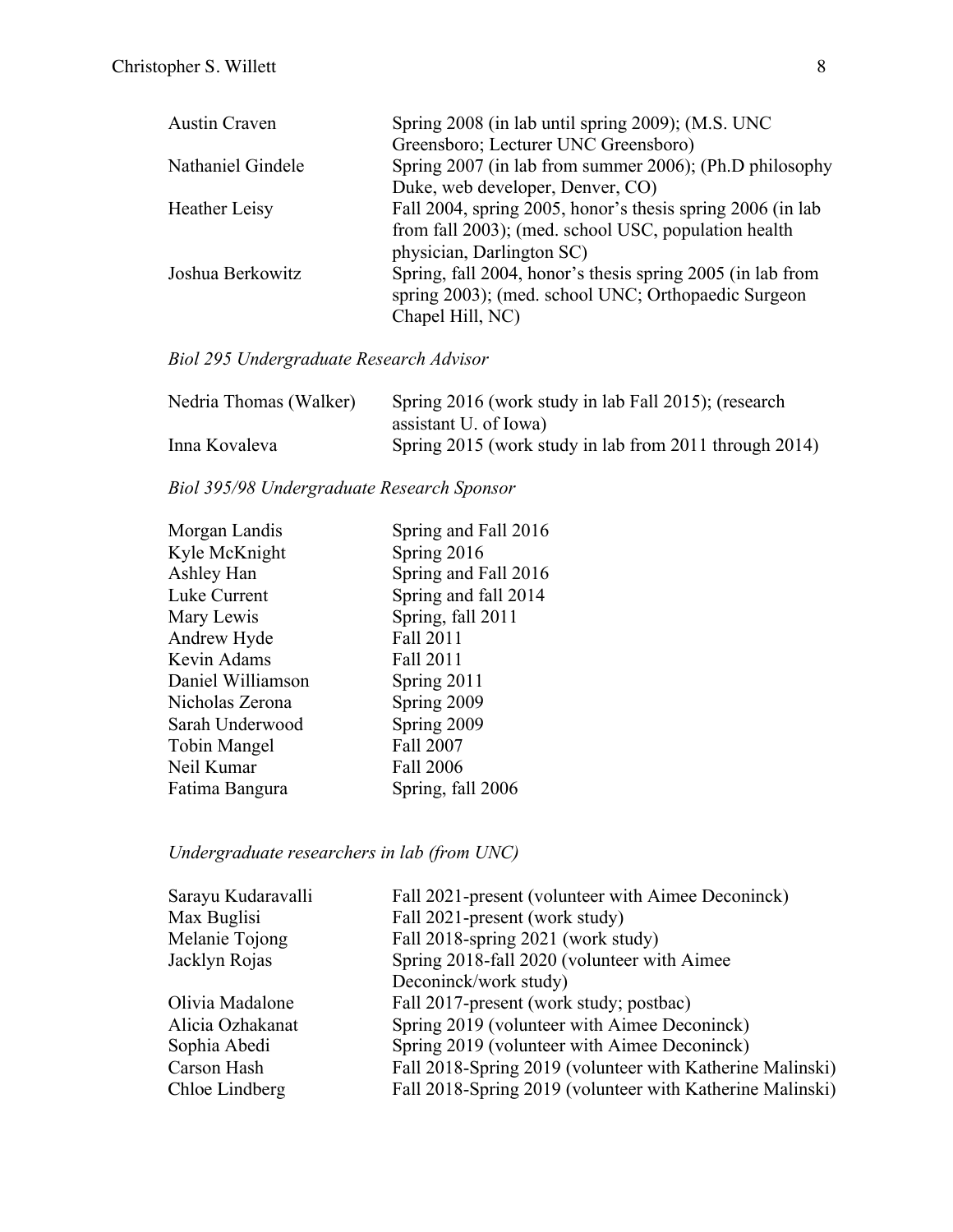| Ruby Richardson               | Fall 2018 Spring 2019 (volunteer with Jeeyun Lee)                |
|-------------------------------|------------------------------------------------------------------|
| Brenda Sanchez                | Fall 2018 Spring 2019 (volunteer with Jeeyun Lee)                |
| Yoonho Sung                   | Fall 2018 Spring 2019 (volunteer with Jeeyun Lee)                |
| Loren Weidenhammer            | Fall 2018 Spring 2019 (volunteer with Jeeyun Lee)                |
| London Scotto                 | Fall 2018- Spring 2019 (volunteer with Aimee                     |
|                               | Deconinck/work study)                                            |
| <b>Ryland Pursley</b>         | Fall 2018- Spring 2019 (volunteer with Aimee Deconinck)          |
| <b>Rachel Rice</b>            | Spring 2018 (volunteer with Aimee Deconinck)                     |
| Hannah Rendulich              | Spring 2018 (volunteer with Aimee Deconinck)                     |
| Hannah John                   | Fall 2016-spring 2019 (work study)                               |
| Liana Kostak                  | Fall 2016-Spring 2018 (work study)                               |
| Sarah Monroe                  | Fall 2017 (paid research, joint with Joel Kingsolver)            |
| Allison Hedvall               | Fall 2015-spring 2017 (work study)                               |
| Stephanie Hopkins-Spencer     | Summer 2014-Summer 2016 (faculty mentor for McNair               |
|                               | Scholars progam, HHMI FSC, work study)                           |
| Christine Son                 | Fall 2013-Spring 2015 (work study)                               |
| Devon Allen                   | Fall 2013-Spring 2017 (work study)                               |
| Lydia Hatfield                | Summer 2011-Spring 2015 (SMART program, paid                     |
|                               | researcher)                                                      |
| Joshua Horwitz                | Spring 2013-Fall 2013                                            |
| Nandan Thakkar                | Summer 2013                                                      |
| <b>Brandon Scott Gilreath</b> | Fall 2012 (work study)                                           |
| Hong Lee                      | Fall 2011-summer 2012                                            |
| Angela Aboagye-Kumi           | Summer 2009-spring 2012 (SMART program summer<br>2009)           |
| Dominique Dormeville          | Spring 2011-fall 2011 (PharmD, USC, pharmacist<br>Charlotte NC). |
| Catherine Safrit              | Spring 2011-fall 2011                                            |
| Josh Hirt                     | Spring 2009-spring 2011 (research analyst at Duke)               |
| Brooke Teffera                | Summer 2011 (DEBS scholar)                                       |
| Kathleen Hannan               | Spring 2010-spring 2011                                          |
| Gabriella Brown               | Summer 2010 (SMART program)                                      |
| Bobby Bayne                   | Spring 2010-fall 2010                                            |
| Austin Cannon                 | Spring 2009-fall 2009 (med. School UNC, Surgery                  |
|                               | resident, U. of Utah)                                            |
| John Weeks                    | Summer 2009 (DEBS scholar)                                       |
| Stefanie Martina              | Fall 2008-Spring 2010 (work study); (research associate,         |
|                               | Pensacola FL, human performance in extreme environ.)             |
| Melissa Shatzer               | <b>Fall 2008</b>                                                 |
| Jennifer Yanik                | Fall 2006-summer 2008 (UNC nursing school, later med             |
|                               | school ECU)                                                      |
| Ashley Hammond                | Summer 2008 (SMART program)                                      |
| Sarah Underwood               | Fall 2007-summer 2008 (now clinical lab scientist at NIH)        |
| Abbas Rattani                 | Summer 2007 (filmmaker, Mipsterz, Med. Student Loyola,<br>IL)    |
| John Michalak                 | Fall 2006-spring 2007                                            |
|                               |                                                                  |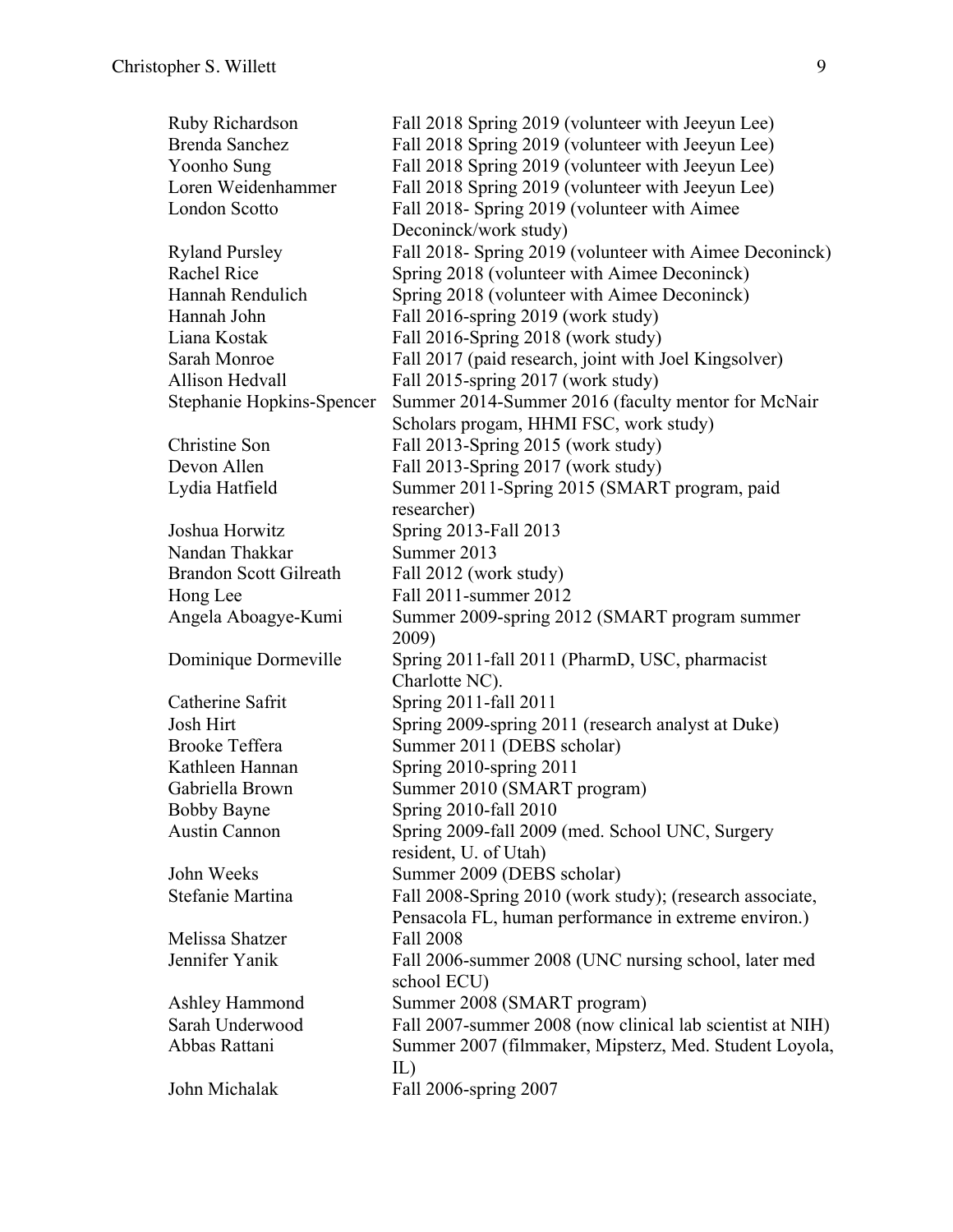| Chintan Desai       | Spring 2007-Fall 2008 (work study)                                                 |
|---------------------|------------------------------------------------------------------------------------|
| <b>Ivy Todd</b>     | Fall 2005-summer 2006 (now PA at Wake Western Med.)                                |
| Micheal Smith       | Summer 2005-spring 2006 (now English teacher São Paulo,<br>Brazil)                 |
| Erin Washburn       | Fall 2003-fall 2005 (M.D. Dartmouth, maternal fetal<br>medicine UCSF)              |
| Maurice Alexander   | Summer 2005 (SMART program) (Doctor of Pharm. UNC,                                 |
|                     | Clinical Pharmacy, UNC Health Care)                                                |
| Whitney McGee       | Summer 2005 (Ph.D in Behavioral Neuroscience OHSU,<br>now Vet. School at Col. St.) |
| Mariam Qureshi      | Fall 2004-spring 2005                                                              |
| Swapanilkumar Patel | Fall 2004-summer 2005 (now Podiatrist in Jacksonville,                             |
|                     | FL)                                                                                |
| Qian Qin            | Spring-fall 2003 (Assist. Prof. Chemistry/Biochem. Loyola                          |
|                     | University, New Orleans, LA)                                                       |
| Elizabeth Hoddeson  | Spring 2003 (now Otolaryngologist in Athens, GA)                                   |

*Post-baccalaureate and outside UNC*

| Summer 2017 (undergraduate from University of Puerto                                      |
|-------------------------------------------------------------------------------------------|
| Rico; Summer Undergraduate Research Experience                                            |
| (SURE) program funded by NSF); SMART program                                              |
| summer 2019; Fall 2018- fall 2020 (work study-transferred                                 |
| to UNC).                                                                                  |
| Summer-fall 2014 (former UNC undergraduate, volunteer<br>intern); (Graduate Student NCSU) |
|                                                                                           |

# **H. PROFESSIONAL SERVICE (to discipline)**

### **Invited Presentations**

Biology Department Seminar, Case Western Reserve, invited speaker, March 2021. Evolutionary Biology Program, WMS seminar (Wednesday morning seminar), Uppsala University, Uppsala, Sweden, May 2018. 13th International Conference on Copepoda, Los Angeles, CA, invited symposium speaker (Response of copepods to climate change-Patterns and Mechanisms); title Using the intertidal copepod *Tigriopus californicus* as a model for studying the evolution of stress tolerance, July 2017. iCUBE Scientific meeting, Institute for Biodiversity and Environmental Research, Universiti Brunei Darussalam, Brunei, invited speaker, December 2014. Vienna graduate school of population genetics, Populations Genetics Seminar, Vetmeduni, Vienna, Austria, February 2012. Department of Biology, University of Southern California, Marine and Environmental Biology seminar series, invited speaker, October 2011. Biology Department of Biology, East Carolina University, invited speaker, November 2009.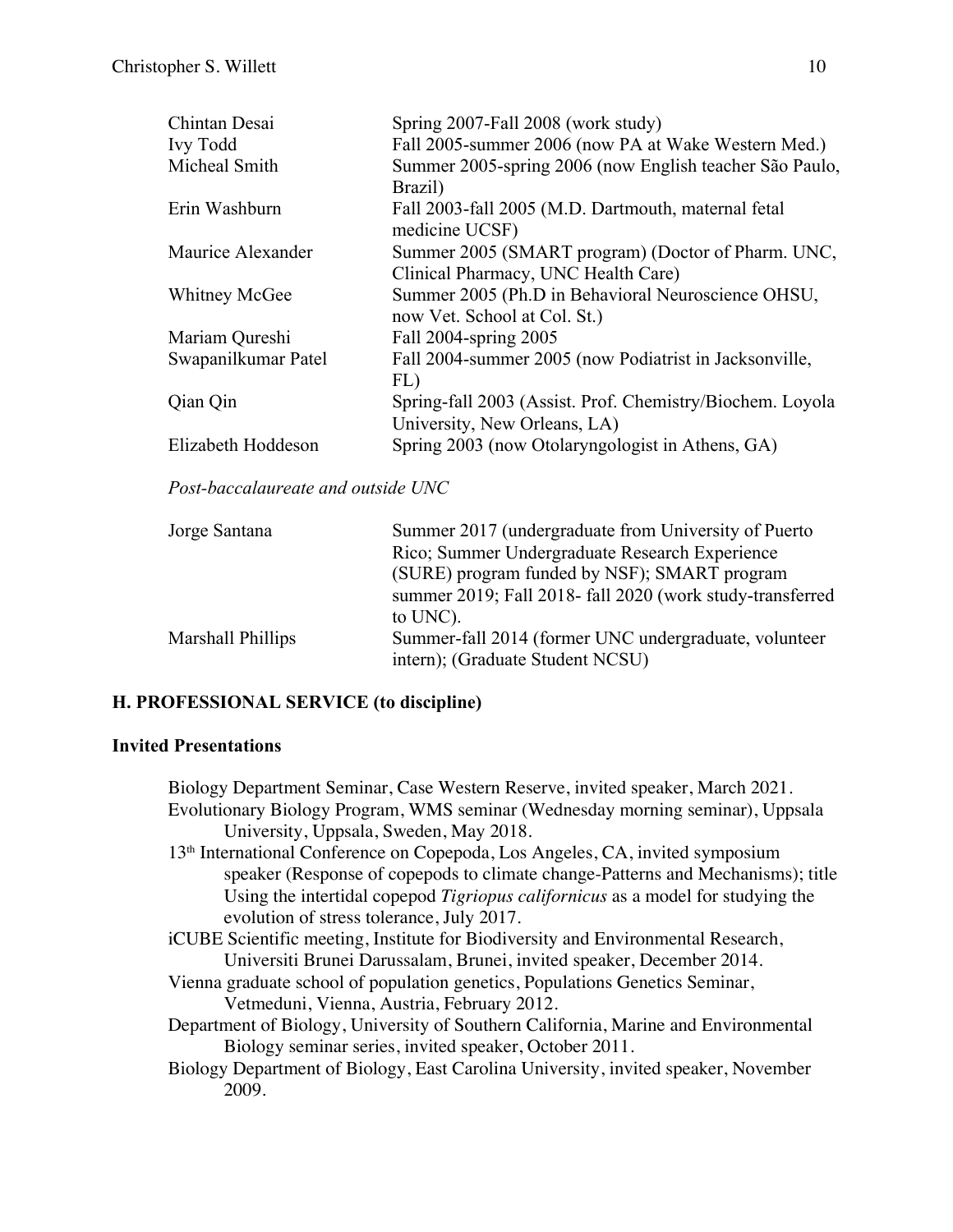- 10th International Conference on Copepoda, Pattaya, Thailand, invited symposium speaker, July 2008
- Department of Biological Sciences, Florida State University, invited speaker, February 2008.

Department of Integrative Biology, University of Guelph, invited speaker, April 2005. Department of Biology, University of Miami, invited speaker, February 2005.

Department of Biology, Population Biology seminar, University of Virginia, February 2003.

Department of Biology, PopBio seminar, Duke University, January 2003 Department of Biology, University of North Carolina at Chapel Hill, March 2001 Biology Department, College of William and Mary, March 2001 (recruitment seminar) Biology Department, American University, February 2001 (recruitment seminar) Marine Biology Seminar, Scripps Institution of Oceanography, May 2000. Center for Population Biology, University of California, Davis, February 2000. Biology Department, Ecology and Evolutionary Biology Seminar, University of

Rochester, February 1999.

- W. M. Keck Center for Behavioral Biology, North Carolina State University, February 1999.
- Department of Ecology and Evolutionary Biology, University of Chicago, November 1998.

## **Presentations at Scientific Meetings**

Talk given by Aimee Deconinck; The odd un-couple: Hypoxia tolerance uncorrelated with acid tolerance in populations of *Tigriopus californicus.* Contributed talk. Society for Integrative and Comparative Biology Annual Meeting. February 2021.

Talk given by Meggan Alston; Testing for trans-generational effects of high temperature exposure in *Manduca sexta*. Contributed talk. Joel Kingsolver co-authored. Society for Integrative and Comparative Biology Annual Meeting. February 2021.

Talk given by Katherine Malinski; Thermal mismatch in an insect host-parasitoidendosymbiont system: causes and consequences. Contributed talk. Joel Kingsolver coauthored. Society for Integrative and Comparative Biology Annual Meeting. February 2021.

Talk given by Meggan Alston; The ghost of temperature past: interaction of previous and current thermal conditions on gene expression in *Manduca sexta*. Contributed talk. Jeeyun Lee, M. Elizabeth Moore, Joel Kingsolver co-authored. Evolution 2019: The Society of Systematic Biologists, the Society for the Study of Evolution, and American Society of Naturalists, Joint Annual Meeting. Providence RI, June 21-25.

Talk given by Thiago Lima; Mito-nuclear incompatibilities contribute to hybrid inviability in early stages of divergence. R. S. Burton additional coauthor. Evolution 2017: The Society of Systematic Biologists, the Society for the Study of Evolution, and American Society of Naturalists, Joint Annual Meeting. Portland OR, June 23<sup>rd</sup>-27<sup>th</sup>.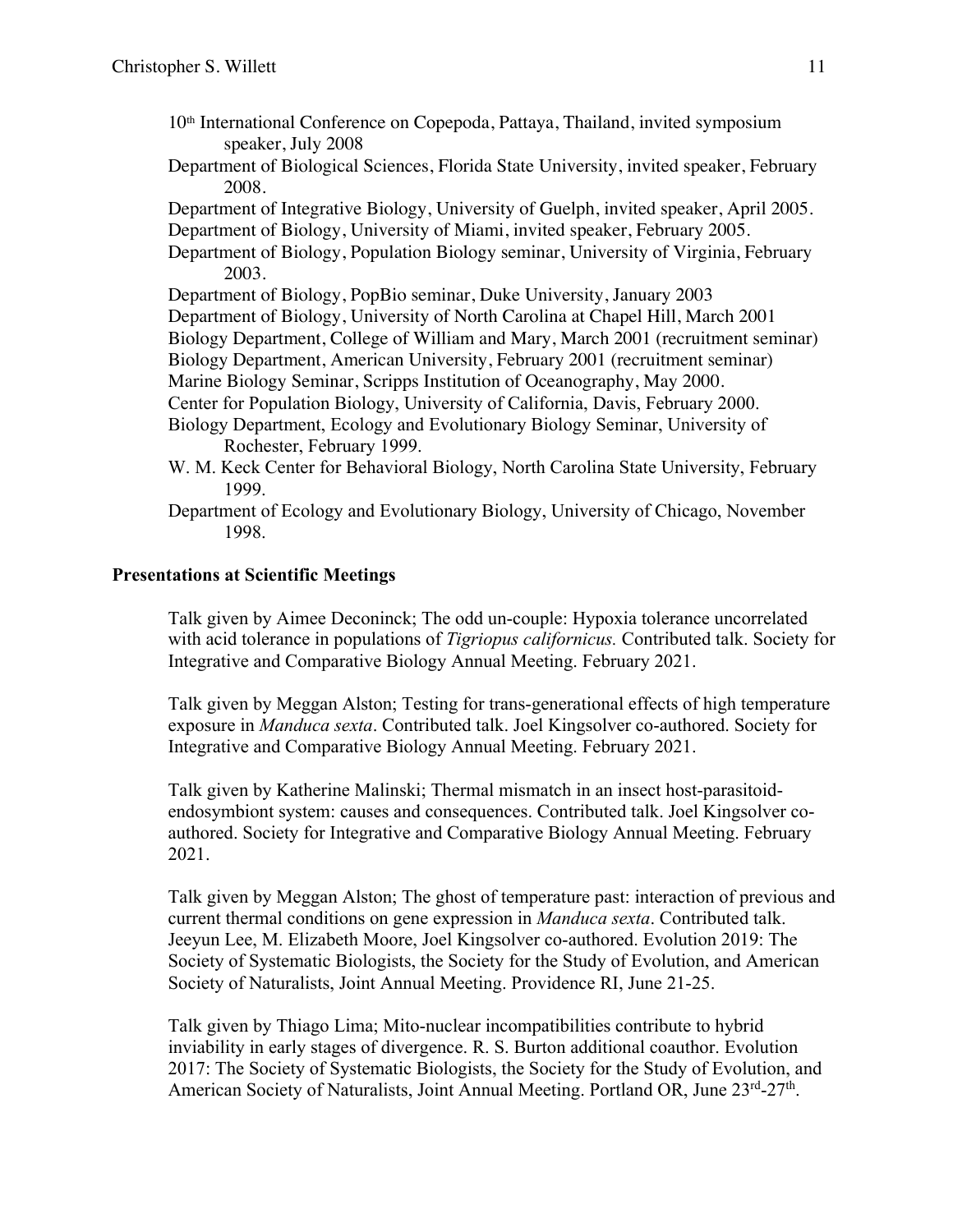Salinity tolerance and adaptation in two populations of *Tigriopus californicus*. Poster presentation by Jeeyun Lee, Marshall Phillips coauthored. Evolution 2016: The Society of Systematic Biologists, the Society for the Study of Evolution, and American Society of Naturalists, Joint Annual Meeting. Austin, TX, June 17-21<sup>st</sup>.

Local adaptation to fluctuating and extreme temperatures and gene regulation in the copepod *Tigriopus californicus,* Thiago Lima coauthored*.* Evolution 2016: The Society of Systematic Biologists, the Society for the Study of Evolution, and American Society of Naturalists, Joint Annual Meeting. Austin, TX, June 17-21<sup>st</sup>.

Genes involved in local adaptation and acclimation for thermal tolerance in *Tigriopus californicus*. Thiago Lima coauthored. Contributed poster. SMBE 2015: Annual meeting of the Society of Molecular Biology and Evolution. Vienna, Austria, July 12<sup>th</sup> to July  $16<sup>th</sup>$ .

Genome-wide analysis of hybrid incompatibilities using an allele-frequency method in *Tigriopus californicus*, Thiago Lima coauthored. Evolution 2014: The Society of Systematic Biologists, the Society for the Study of Evolution, and American Society of Naturalists, Joint Annual Meeting. Raleigh, NC, June 20-24<sup>th</sup> 2014.

Chromosome-wide impacts of hybrid breakdown in population crosses of the copepod *Tigriopus californicus*. Evolution 2013: The Society of Systematic Biologists, the Society for the Study of Evolution, and American Society of Naturalists, Joint Annual Meeting. Snowbird, Utah, June 21-25<sup>th</sup> 2013.

Gene conversion yields novel gene combinations and reveals potential selection in paralogs of GOT1 in the copepod *Tigriopus californicus.* Contributed poster. SMBE 2012: Annual meeting of the Society of Molecular Biology and Evolution. Dublin, Ireland, June  $23-26$ <sup>th</sup> 2012.

Fast mtDNA evolution-even faster in the copepod *Tigriopus californicus*. Contributed talk. Evolution 2011: The Society of Systematic Biologists, the Society for the Study of Evolution, and American Society of Naturalists, Joint Annual Meeting. Norman OK, June 17-21, 2011.

The nature of interactions that contribute to post-zygotic reproductive isolation in hybrid copepods. Invited talk. Genetics and the Origin of Species: The Continuing Synthesis. Cornell University, Ithaca, NY July 22-23, 2010.

Potential fitness tradeoffs for thermal tolerance in the intertidal copepod *Tigriopus californicus.* Contributed talk. Evolution 2010: The Society of Systematic Biologists, the Society for the Study of Evolution, and American Society of Naturalists, Joint Annual Meeting. Portland, OR, June 25-29, 2010.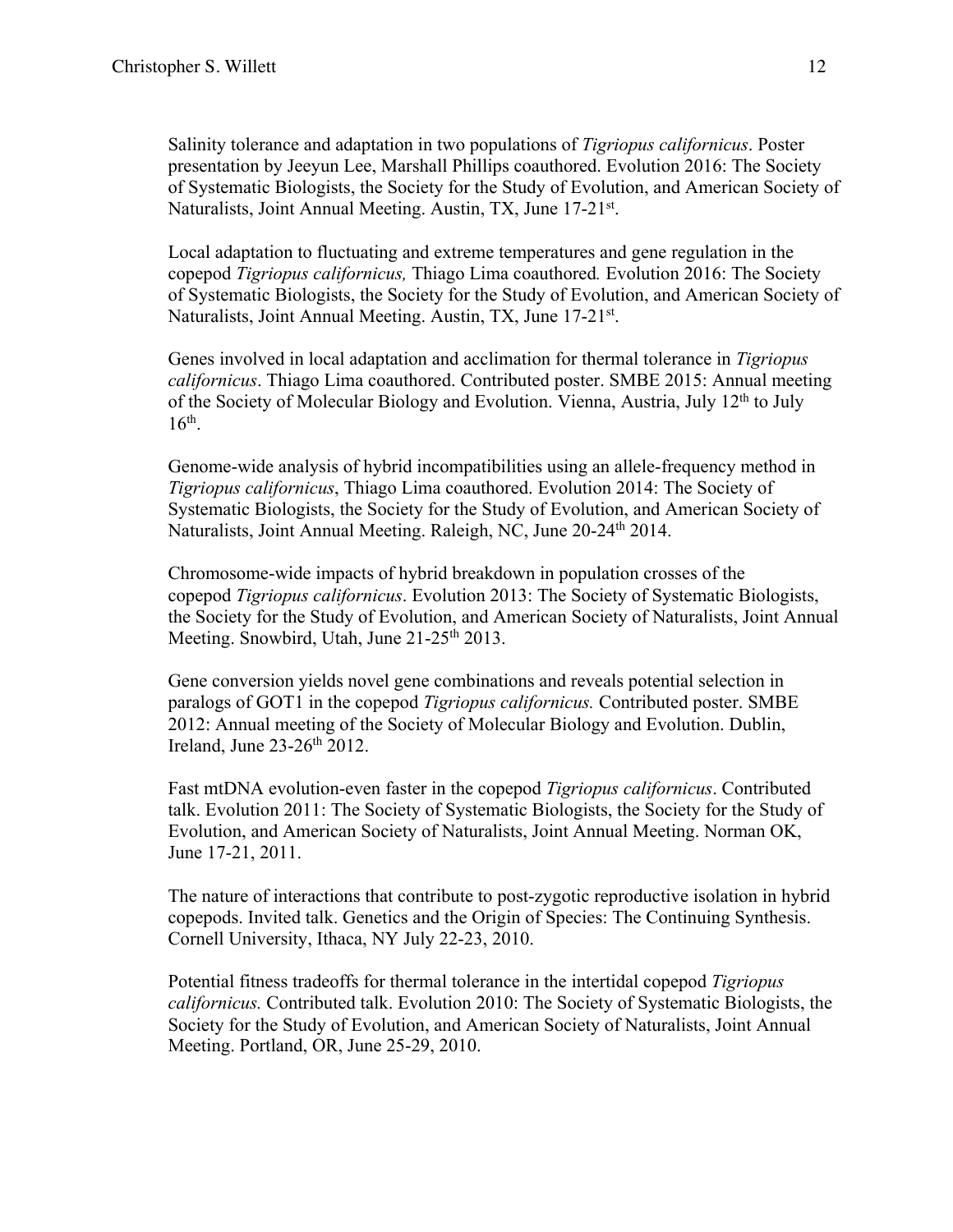Fitness trade-offs for thermal tolerance in the dispersal-limited copepod *Tigriopus californicus*. Contributed poster. The genetics and genomics of climate change. American Genetic Association Annual Symposium. Brown University, Providence, RI. June 8-11, 2009.

Identifying gene interactions contributing to hybrid breakdown in the intertidal copepod *Tigriopus californicus*. Contributed talk. Evolution 2008: The Society of Systematic Biologists, the Society for the Study of Evolution, and American Society of Naturalists, Joint Annual Meeting, Minneapolis, MN. June 20-24, 2008.

The interplay between selection and population structure for mitochondrial DNA variation. Contributed poster. Annual meeting of the Society for Molecular Biology and Evolution. Halifax, NS. June 24-28, 2007.

Genic Incompatibilities, Hybrid Breakdown, and ETS Proteins in Hybrid Copepods. Contributed poster. Genetics of Speciation meeting, hosted by the American Genetics Association, Vancouver, BC. July 21-24, 2006.

Genic incompatibilities, hybrid breakdown, and ETS proteins in hybrid copepods. Contributed talk. The Society of Systematic Biologists, the Society for the Study of Evolution, and American Society of Naturalists, Joint Annual Meeting, Stony Brook, NY, June 23-27, 2006.

The evolution of hybrid sterility: Haldane's rule and hybrid incompatibilities in copepods. Contributed talk. South Eastern Population Ecology and Genetics Group Meeting. Swannanoa, NC, September 10-12, 2004.

The evolution of hybrid sterility: Haldane's rule and hybrid incompatibilities in copepods. Contributed talk. The Society of Systematic Biologists, the Society for the Study of Evolution, and American Society of Naturalists, Joint Annual Meeting, Ft. Collins, CO, June 26-20, 2004.

Hybrid breakdown in population crosses: environmental influences on incompatibilities. Contributed talk. The Society of Systematic Biologists, the Society for the Study of Evolution, and Numerical Taxonomy Group Joint Annual Meeting, Chico CA, June 21- 24, 2003.

Molecular genetics of osmoregulation: Regulation of free amino acid accumulation in copepods under hyperosmotic stress. Contributed talk. Society for Integrative and Comparative Biology Annual Meeting. Toronto, Canada, January 4-8, 2003.

Sequences of mtDNA and nuclear genes: Coadaptation between proteins encoded by different genomes. Contributed talk. South Eastern Population Ecology and Genetics Group Meeting, Beaufort, NC, September 20-22, 2002.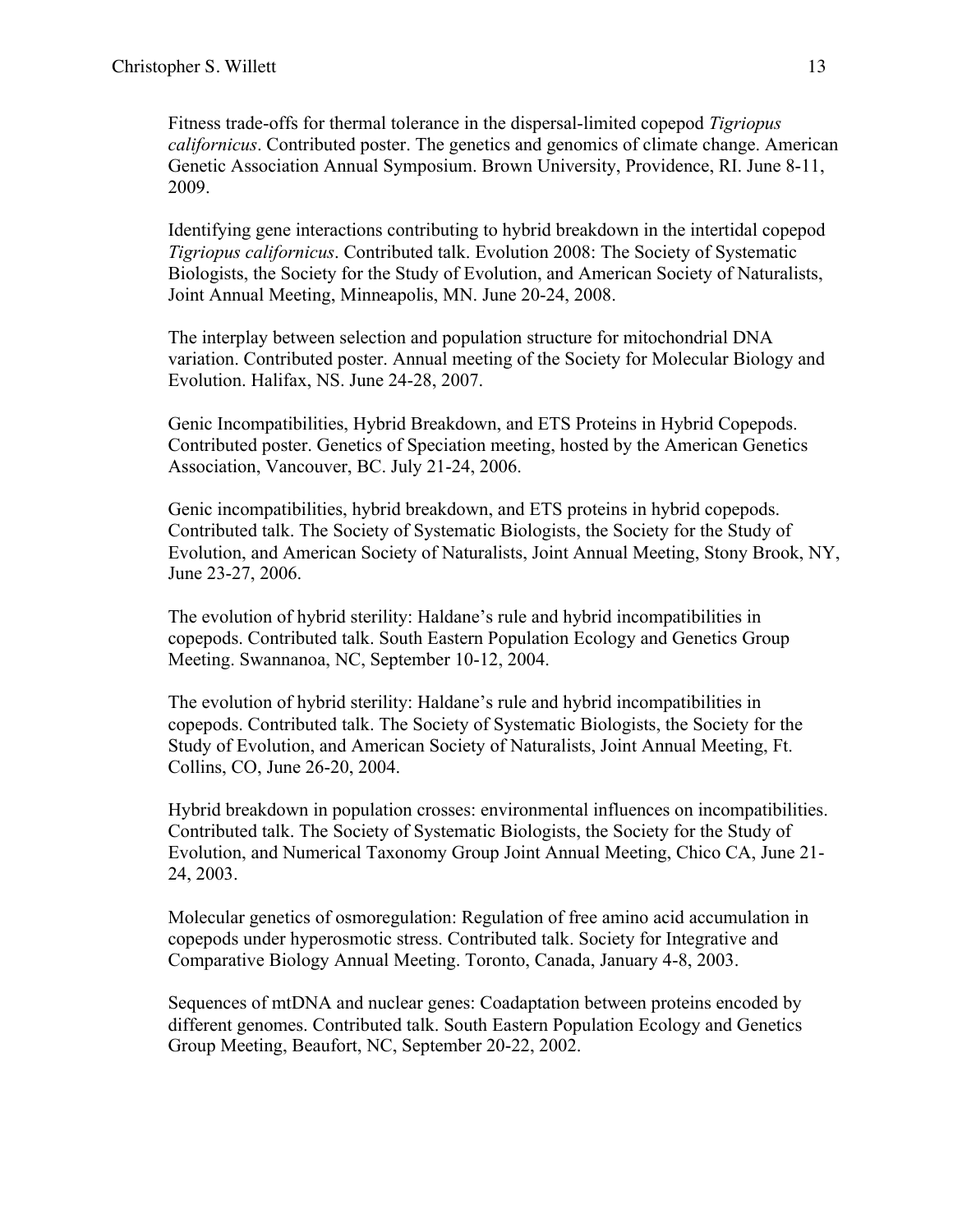Selection upon nuclear markers varies across environments in laboratory populations of an intertidal copepod. Poster presentation. The Society of Systematic Biologists, the Society for the Study of Evolution, and Numerical Taxonomy Group Joint Annual Meeting, Knoxville TN, June 26-30, 2001.

Intergenomic coadaptation and hybrid breakdown in population crosses. Contributed paper. California population and evolutionary and genetics group. Santa Cruz, CA. December 8-10. 2000.

Intergenomic coadaptation and hybrid breakdown in population crosses. Contributed paper. The Society of Systematic Biologists, the Society for the Study of Evolution, and Numerical Taxonomy Group Joint Annual Meeting, Indiana University, Bloomington, IN. June 23-27, 2000.

Evolution of pheromone binding proteins in moths. Contributed paper. The Society of Systematic Biologists, the Society for the Study of Evolution, and Numerical Taxonomy Group Joint Annual Meeting, Vancouver B.C., Canada. June 20-24, 1998.

Pheromone binding protein genes of corn borers: No evidence for divergence associated with pheromone differences. Poster presentation. 2nd international symposium on insect pheromones, WICC-International Agricultural Centre, Wageningen, The Netherlands. March 30-April 3, 1998

Molecular evolution in pheromone systems in moths: Pheromone binding proteins of the European corn borer (*Ostrinia nubilalis*). Contributed paper. The Society of Systematic Biologists, the Society for the Study of Evolution, and Numerical Taxonomy Group Joint Annual Meeting, University of Colorado, Boulder, Colorado. June 14-18, 1997.

Inferences about the origin of a field cricket hybrid zone from a mtDNA phylogeny. Poster presentation. The Society of Systematic Biologists, the Society for the Study of Evolution, and Numerical Taxonomy Group Joint Annual Meeting, McGill Univerisity, Montreal, Quebec. July 8-12, 1995.

# **Professional Activities**

Completed UNC's Office for Graduate Educations faculty mentoring workshop. April and May 2017.

Participant in workshop on Gastropod Thermal Biology and Climate Change in the Tropics, and 3rd iCUBE scientific meeting, Universiti Brunei Darussalam, Brunei, December 2014.

Meeting organization committee for the Evolution Meetings held in Raleigh in the summer of 2014.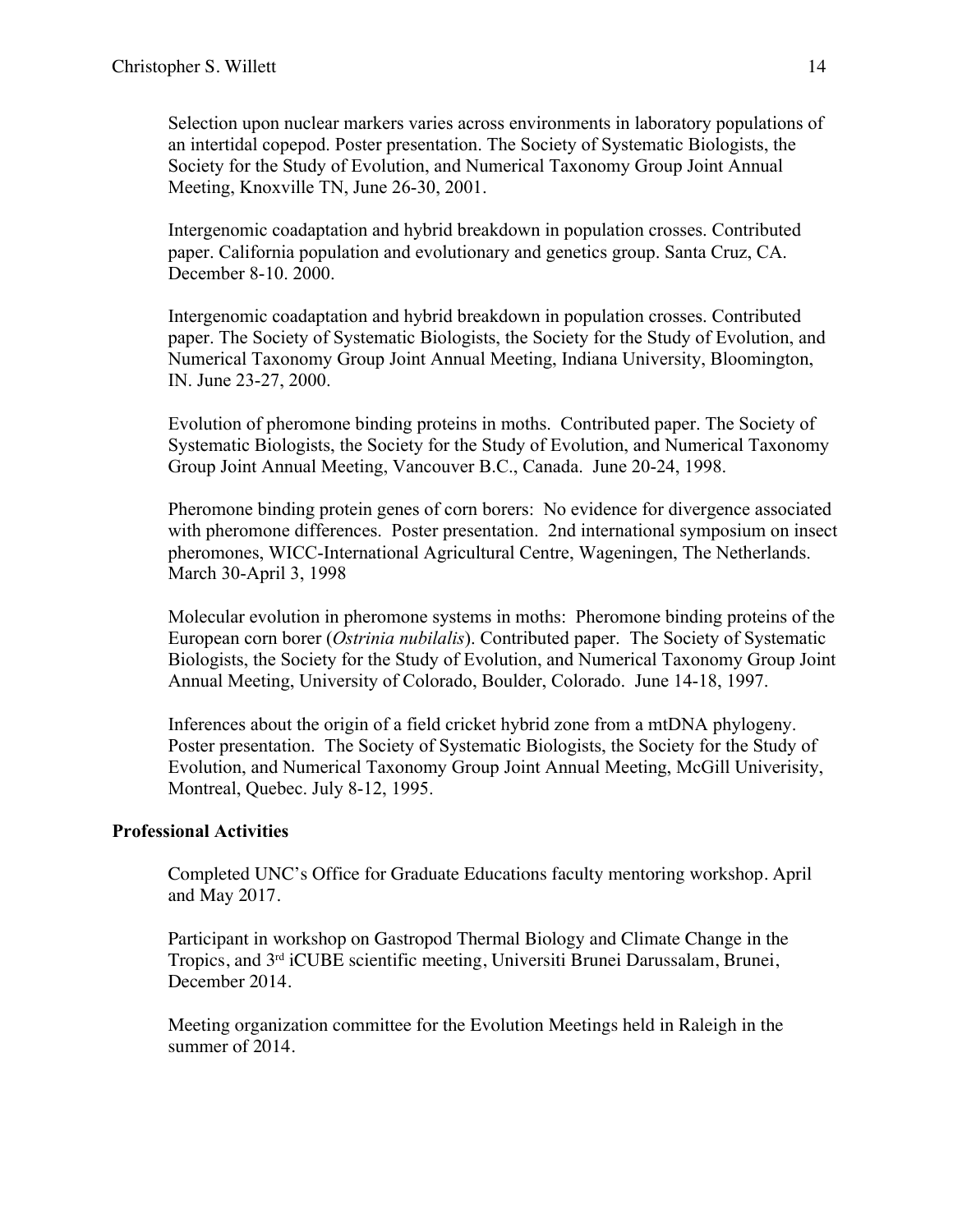Participant International Workshop on Copepod Genomics, Pattaya Thailand, July 2008; set up wiki page for editing papers resulting from discussions in meeting and contributed to writing of a white paper discussing the development of genomic tools in copepods.

Reviewer for Evolution, Journal of Evolution, Science, Molecular Biology and Evolution, PLoS Biology, PLoS One, Genetics, Molecular Ecology, Heredity, Trends in Genetics, Insect Biochemistry and Molecular Biology, Conservation Genetics, Insect Molecular Biology, Evolutionary Applications, Journal of Experimental Marine Biology and Ecology, Genetica, Invertebrate Biology, Marine Biology, Current Zoology, Proceedings of the Royal Society Series B, BMC Evolutionary Biology, BMC Genetics, BMC Molecular Biology, Comp. Biochem. Physiol. A, Comp. Biochem. Physiol. B, Comp. Biochem. Physiol. D, Environmental Evidence, Hydrobiologia, Chinese Journal of Oceanography and Limnology, Comparative Biochemistry and Physiology, Functional Ecology, Polar Biology, Estuaries and Coasts, Biology Letters, Limnology and Oceanography, J. Plankton Biology, Freshwater Biology.

Proposal reviews, NSF Biocomplexity in the Environment: Genome-Enabled Environmental Sciences and Engineering; NSF sensory biology; NSF-Population and Evolutionary Processes; NSF-International Polar Year, Environmental Genomics; NSF-Biological Oceanography; Israel Science Foundation; Royal Society of New Zealand, Marsden Fund; National Geographic Society; Netherlands Organization for Scientific Research (NWO), Innovational Research Incentives Scheme, Icelandic Research Fund. Human Frontiers in Science Program (France), Austrian Academy of Sciences (DOC doctoral fellowship).

Panelist, NSF evolutionary genetics advisory panel, NSF DDIG population and evolutionary processes advisory panel.

Participant, 1995 Workshop on Molecular Evolution, MBL, Woods Hole, Massachusetts

### **Professional Societies**

American Association for the Advancement of Science The Society for the Study of Evolution Society for Molecular Biology and Evolution World Association of Copepodologists

### **Outreach Activities**

Host lab for Summer Undergraduate Research Experience (SURE) program participant, funded by NSF, summer 2017. The student in our lab (Jorge Santana) was an undergraduate from the University of Puerto Rico.

NC Science Festival, Chapel Hill NC, April 2012-2019. My lab hosted an interactive booth at this outdoor science festival showcasing copepods and explaining their importance to ecosystems and potential use in evolutionary studies.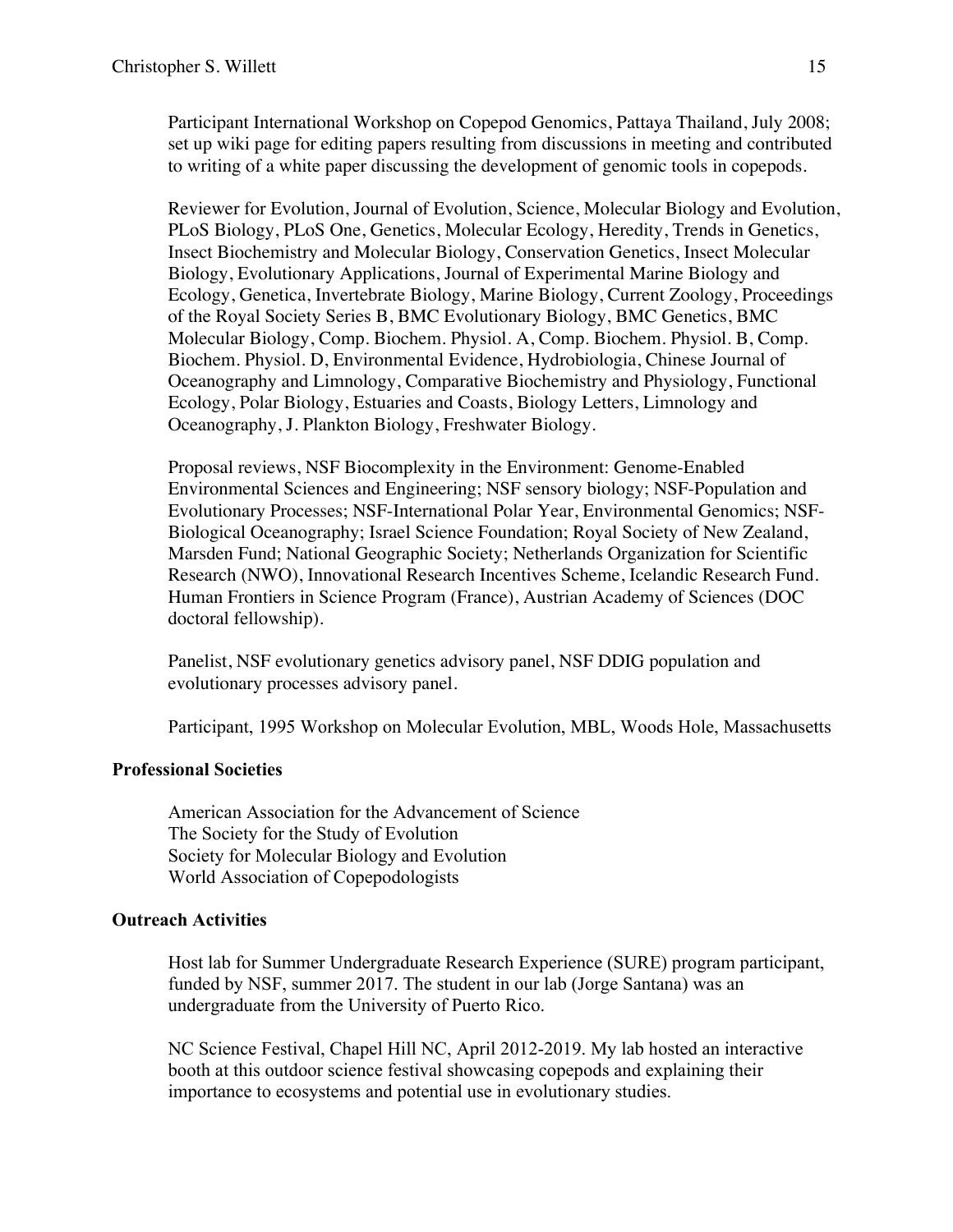Faculty mentor for Ronald E. McNair scholar in summer of 2016. This program seeks to prepare underrepresented minorities for the application process for graduate programs and to lay the groundwork to help them succeed in these programs.

Host lab for HHMI-FSC program student summer 2013 and 2014. This program from the Howard Hughes Medical Institute seeks to give promising students from all walks of life a significant exposure to scientific research to help them to become future scientists and clinicians.

Bugfest at NC Museum of Natural Sciences Raleigh, NC, September 17<sup>th</sup> 2011. I hosted a hands-on informational booth on copepod ecology and evolution. The event draws close to 35,000 people per year.

Host lab for SMART and DEBS scholars for UNC summers of 2005, 2008, 2009, 2010, and 2011. These programs are designed to expose individuals from under-represented groups to research in a laboratory setting for one or two months in the summer to interest them in careers in research after obtaining their undergraduate degree.

In the fall of 2006 our lab participated in a Science Spectrum Symposium for talented high school science students from high schools from around the state of North Carolina  $(\sim 350$  participated). The focus of the symposium was the science of evolution and we prepared a poster/demonstration table concerning our research where we interacted with the students about our research as an example of current research being done in evolutionary biology.

Helped Birch Aquarium in La Jolla, CA with their educational exhibit on seahorses, fall 2001. In particular, I used molecular techniques to confirm the species identity of seahorse species on display there (and being reared for other public aquariums to lessen collections from natural populations). In addition I helped design the portion of the exhibit that focuses on a hands-on exhibit where the participant learns how DNA can be used in addition to morphology to identify species.

# **I. PROFESSIONAL SERVICE (within UNC)**

# **University-Wide Service**

Faculty Council Representative—Elected as a representative on Faculty Council for UNC with a term running from fall 2014 to spring 2017. Re-elected to second term running from 2017-2020.

# **Departmental Committees**

Director of Graduate Studies and Admissions Fall 2018-present